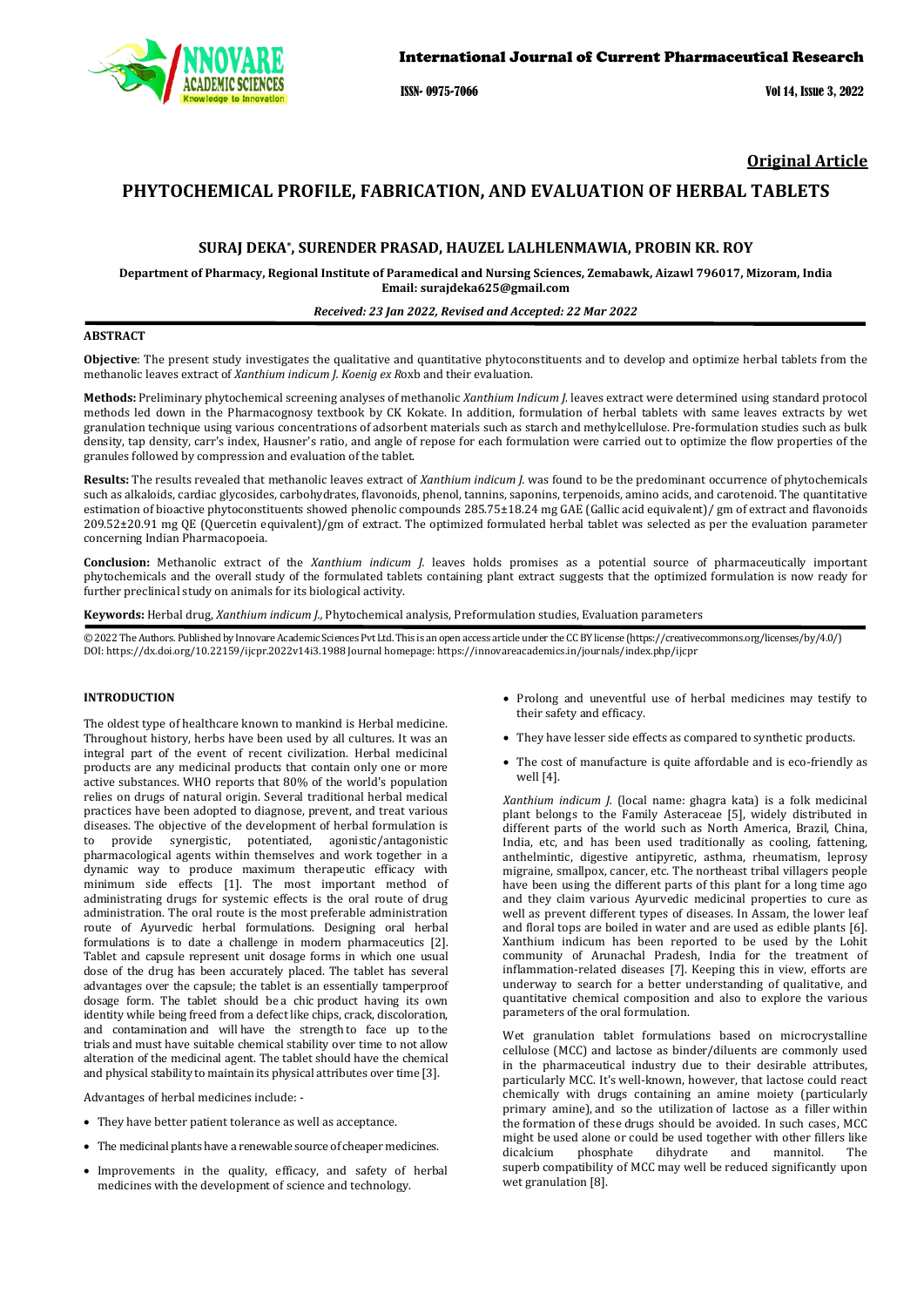# **MATERIALS AND METHODS**

### **Chemicals**

All the chemicals for phytoconstituents analyses as well as for the development of tablet, tablet excipients such as microcrystalline cellulose (MCC), starch, talc, magnesium stearate, and preservatives methyl paraben, used in the study were of analytical grade and purchased from Loba Chemicals and Merck by Department of Pharmacy, RIPANS; Mizoram.

# **Collection of plant material and identification**

The fresh leaves of *Xanthium indicum J. Koenig ex Roxb*were collected from the west Karbi Anglong in august 2019. It had been identified and authenticated by an expert curator Dr. Souravjyoti Borah, Department of Botany, Guwahati University, Assam where the plant was deposited for future reference. Authentication No is BSI/ERC/Tech/2019/288.



**Fig. 1: Xanthium indicum J. Koenig ex Roxb**

### **Preparation of methanol extract**

Fresh leaves of *Xanthium indicum J. Koenig ex Roxb*collected and gathered leaves were separated from undesirable materials or plant or plant parts. Shade dried the leaves for two weeks. Dried leaves were grounded to coarse powder with the assistance of a mechanical grinder. About 200 gm of powdered material was taken in a very clean maceration chamber and soaked in 900 ml of 80% methanol and kept for fifteen days accompanying occasional shaking and stirring. The entire mixture was then filtered employing Whatman No.42 filter paper. After obtaining clear filtrates, solvent recovery was done with the help of a Soxhlet extractor. Extract concentrated with the help of a water bath and stored in the fridge at 4 ℃ for further use.

## **Qualitative phytochemical analysis**

The extract of *Xanthium indicum J.* leaves was screened for the presence of phytochemical constituents like alkaloids, phenols, tannins, flavonoids, and steroids following standard procedures [9, 5].

### **Detection of alkaloids**

The crude extract was mixed with a few ml of dilute hydrochloride acid and filtered. The filtrate obtained was carefully tested with various alkaloidal reagents as follows:

**Mayer's test:** A drop or two of Mayer's reagent were added by the side of the test tube to a few ml of filtrate. The appearance of white or creamy precipitate indicated the test as positive.

**Wagner's test**: Few drops of Wagner's reagent were added by the side of the test tube to a few ml of filtrate. The appearance of reddish-brown precipitate confirmed the test as positive.

**Hager's test:** 1 ml or 2 ml of Hager's reagent were added by the side of the test tube to a few ml of filtrate. The appearance of a prominent yellow precipitate indicated the test as positive.

# **Detection of cardiac glycoside**

**Baljit test:** A drop of Baljit's reagent to 2 ml of the test solution. A yellow-orange color confirmed the presence of glycoside.

## **Keller-Kiliani test**

To 1 ml filtrate, 1.5 ml glacial acetic acid added and 1 drop of 5% ferric chloride followed by a few drops of conc.  $H_2SO_4$  (along the side of the test tube). A blue-colored solution (in the acetic acid layer) confirmed the presence of glycoside.

# **Test for carbohydrates**

### **Fehling's test**

2 ml from an equal volume of Fehling A and Fehling B reagents mixture was added to the crude extract and boiled gently. The appearance of a brick-red precipitate at the bottom of the test tube indicates a positive result.

#### **Benedict's test**

Approx. 2 ml of Benedict's reagent mixed with the crude extract and boiled, the appearance of reddish-brown precipitate indicated the presence of the carbohydrates.

# **Molisch's test**

The crude extract was mixed with 2 ml of Molisch's reagent andshaken vigorously followed by the addition of 2 ml concentrated H2SO4 carefully along the side of the test tube. The visibility of a violet ring at the interphase indicated a positive result.

## **Barfoed's test**

To 1 ml crude extract filtrate, 1 ml Barfoed's reagent was added and heated for 2 min. The appearance of red precipitate indicated the presence of carbohydrates {monosaccharides}.

# **Test for proteins and amino acids**

### **Biuret test**

To 2 ml extract filtrate, 1 drop of 2% copper sulfate sol. Added along with 1 ml of 95% ethanol and KOH pellet. A pink-colored sol. (in the ethanolic layer) confirmed the presence of protein.

## **Millon's test**

Approx. 2 ml of Millon's reagent was added to the crude extract, the appearance of white precipitate which turned red upon gentle heating confirmed the presence of protein.

# **Ninhydrin test**

The crude extract when mixed with 2 ml of 0.2% solution of Ninhydrin and boiled. The appearance of a violet color suggests the presence of proteins and amino acids.

# **Xanthoprotic**

To plant extract added a few drops of concentrated Nitric acid. A yellow-colored sol confirmed the presence of proteins

#### **Test for flavonoids**

### **Alkaline reagent**

To 1 ml extract, 2 ml of 2% NaOH solution and a few drops dil. HCl added. An intense yellow color becomes colorless with the addition of diluted acid which indicates the presence of flavonoids.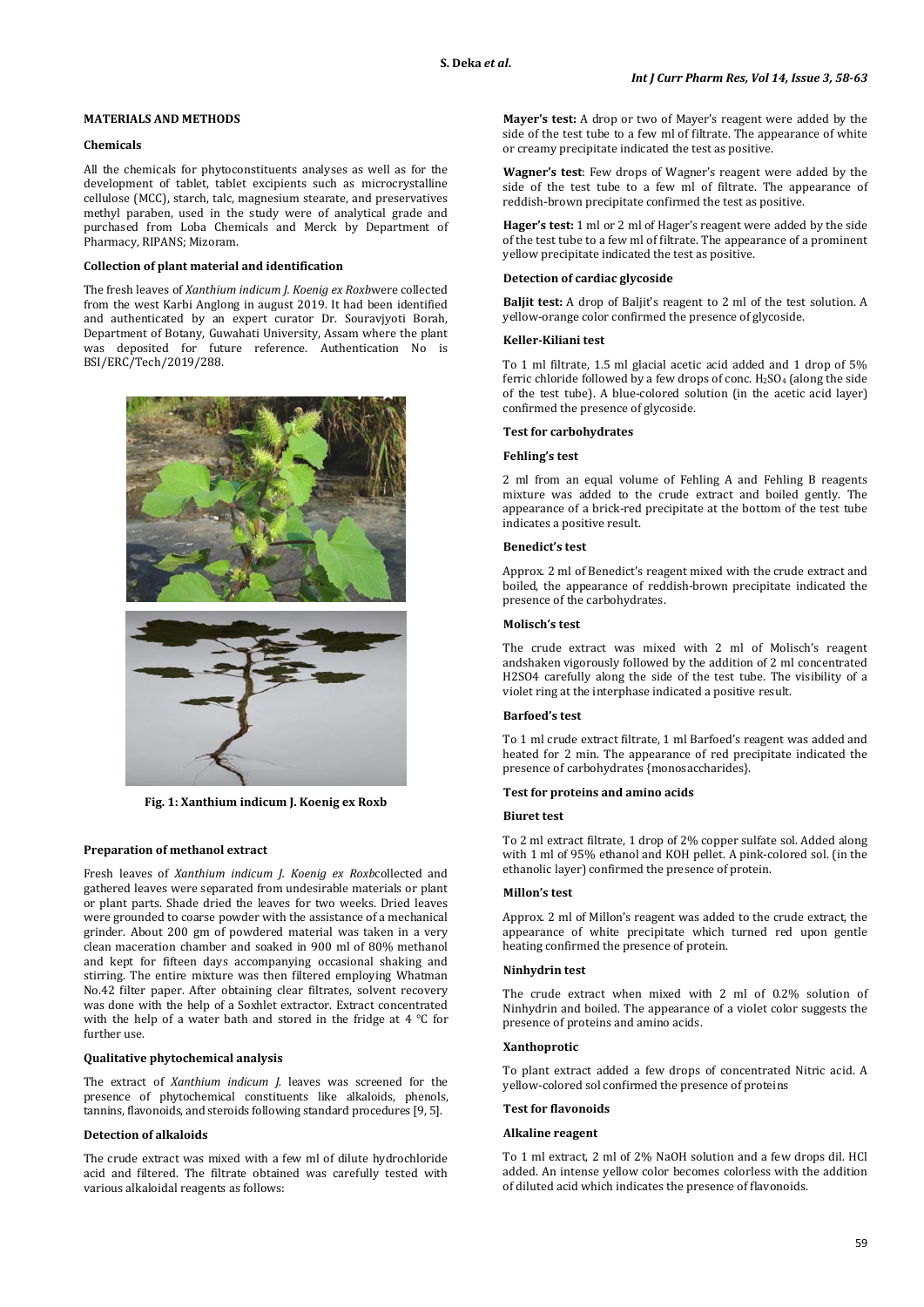# **Ferric chloride**

A few drops of 10% ferric chloride solution were added to the aqueous extract solution. A green precipitate confirmed flavonoids.

# **Conc. H2So4**

To plant extract, a few drops of conc. H2SO4. An orange color solution indicates the presence of flavonoids.

# **Lead acetate**

To 1 ml extract, a few drops of 10% lead acetate solution. A yellow precipitate confirmed flavonoids' presence.

## **Test for phenolic compounds**

#### **Ellagic acid test**

To aqueous extract solution, 5% glacial acetic acid and 5% sodium nitrite solution were added. The solution turns muddy/Niger brown precipitate indicating the presence of phenolic compounds.

#### **Iodine test**

To 1 ml extract, a few drops of dilute iodine solution were added. A transient red color confirmed phenolic compounds' presence.

## **Lead acetate test**

Plant extract dissolved in 5 ml distilled water followed by 3 ml of 10% lead acetate solution. A blue color at the interface indicates phenolic compounds' presence.

# **Test for carotenoid**

To 1 gm extract, 10 ml chloroform was added with vigorously shaking and filtered. Filtrate mixed with a few drops of conc.  $H<sub>2</sub>SO<sub>4</sub>$ . A blue color at the interface indicates phenolic compounds' presence.

#### **Ferric chloride test**

To the aqueous extract solution, a few drops of 5% ferric chloride solution were added. The dark green/bluish-black color confirmed the presence of phenolic compounds.

#### **Detection of tannins**

#### **Gelatine test**

Plant extract dissolved in 5 ml distilled water, 1% gelatin solution, and 10% NaCl added thereafter. A white precipitate confirmed the presence of tannins.

## **Braymer's test**

To 1 ml extract filtrate, 3 ml distilled water and 3 drops of 10% Ferric chloride solution added. The blue-green color solution indicates the presence of tannins.

## **10% NaOH**

To 0.4 ml plant extract, 4 ml 10% NaOH was added and shaken well. The formation of emulsion indicates the presence of hydrolyzable tannins.

### **Detection of quinones**

#### **Test for terpenoids**

The crude extract was dissolved in 2 ml of chloroform and evaporated to dryness followed by the addition of 2 ml concentrated H2SO4 and heated for about 2 min. The appearance of grayish color indicates the presence of terpenoids.

#### **Saponin**

To 0.5 gm plant extract, 2 ml water was added with vigorously shaking. Persistent foam for 10 min confirmed the presence of saponin.

#### **Quantitative phytochemical analysis [10]**

#### **Total phenolic content**

The amount of phenol within the methanol extract was determined by the Folin-Ciocalteu reagent method with some modifications. A combination of 2.5 ml 10% Folin-Ciocalteu reagent and 2 ml of 2% solution  $Na<sub>2</sub>CO<sub>3</sub>$  were added to 1 ml plant extract. Incubation of resulted mixture was done at room temperature for 15 min. At 765 nm wavelength, the absorbance of the sample was measured c. Gallic acid was used as standard (1 mg/ml). All the tests were performed in triplicates. The results were determined from the standard curve and were expressed as gallic acid equivalent (mg/gm of the extracted compound).

### **Total flavonoid content**

The aluminum chloride colorimetric method was used with some modifications to determine the flavonoid content of methanol extract. A known value (1 ml) of sample plant extract was taken. To this 3 ml of methanol was mixed followed by the addition of 0.2 ml of 10% aluminum chloride, 0.2 ml of 1M potassium acetate, and 5.6 ml of distilled water in sequence. And thereby, kept at room temperature for 30 min. The absorbance was measured at 420 nm wavelength with the assistance of UV-visible spectroscopy. Quercetin was used as standard (1 mg/ml). All the tests were performed in triplicates. Flavonoid contents were determined from the standard curve and were expressed as quercetin equivalent (mg/gm of the extracted compound).

# **Tablet formulation**

Tablets were formulated by varying the excipients amount of each formulation as shown in the table below:

| Ingredients (in $\%$ )     |      | F <sub>2</sub> | r0   | F4   | F5   |
|----------------------------|------|----------------|------|------|------|
| Herbal extract             | 60   | 60             | 60   | 60   | 60   |
| Microcrystalline cellulose | 35   | 35             | 30   | 30   | 40   |
| Starch                     | 10   | 20             | 15   | L5   | 15   |
| Magnesium stearate         | 0.75 | 0.75           |      | 0.75 |      |
| talc                       | 0.5  | 0.5            | 0.35 | Ս.5  | 0.35 |
| Methylparaben              |      |                |      |      |      |

### **Table 1: Selected formulation ratio**

### **Preparation of granules**

#### **Wet granulation**

The extract obtained was sticky. So, to prepare granules, we have added adsorbents materials such as starch and microcrystalline cellulose to the extract. For the wet granulation, sprinkles of water were done in a mortar and pestle and stirred continuously till a soft wet mass was obtained. The wet mass then passed through sieve mesh size #30 to get uniform granules which were collected on a suitable plate. The granules were then dried in the tray dryer at 50 °C for about 30 min. To the dried granules (fig. 1), calculated

amounts of magnesium stearate, talc, and methyl paraben were added. The formed granules were then undergone preformulation study followed by compression to tablets.

### **Pre-formulation study of granules [11]**

#### **The angle of repose**

The angle of repose was tested by the fixed funnel method. The prepared granules of each formulation were poured into a glass funnel respectively. The lower tip of the glass funnel was 5 cm height from the ground. The height (h) and radius(r) of the pile were measured, and then calculated as follows: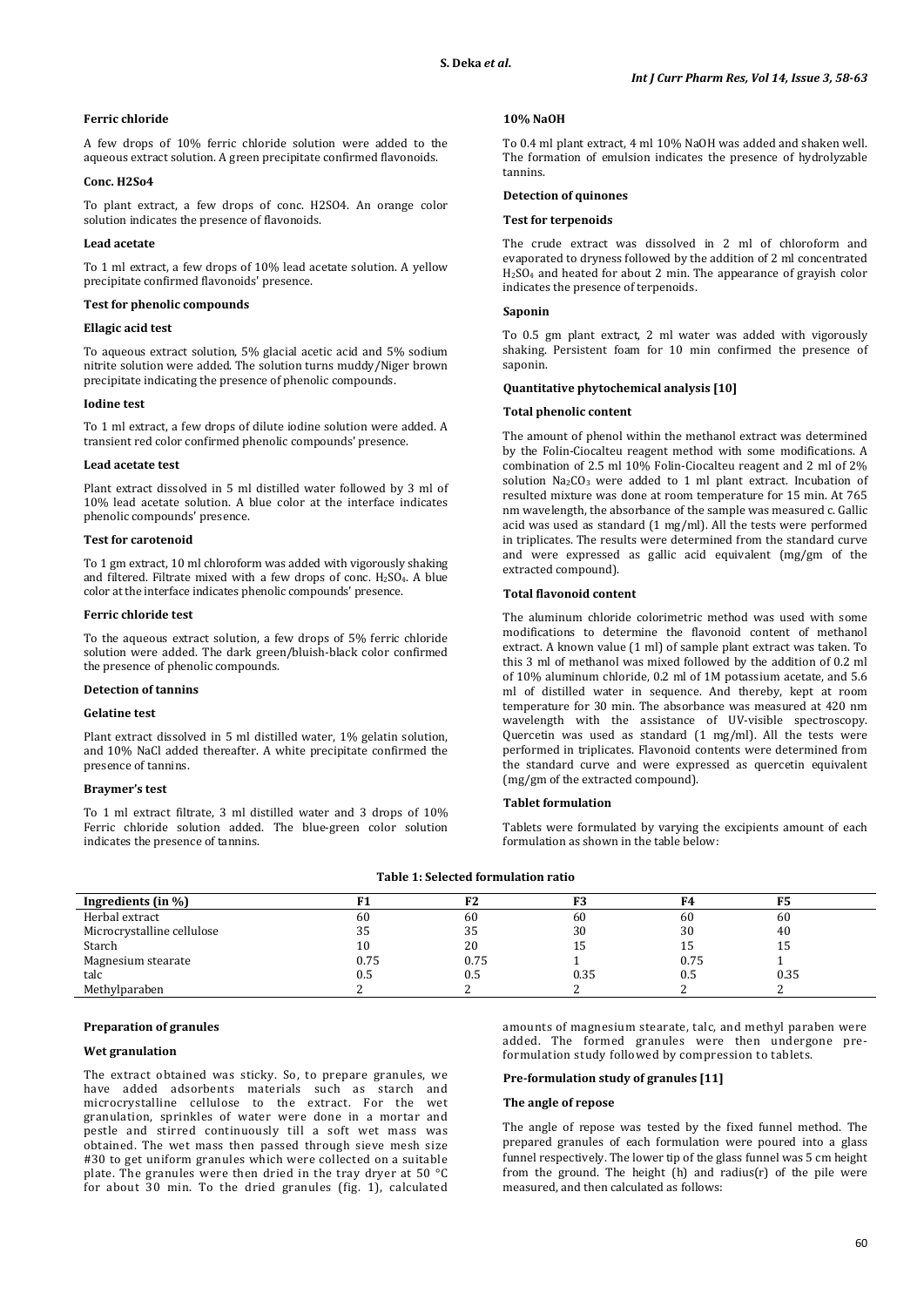$$
\tan \emptyset = \frac{h}{r}
$$

$$
\Rightarrow \emptyset = \tan^{-1}(\frac{h}{r})
$$

Where  $\Phi$  = angle of repose ( $\degree$ ) h=height (cm) r=radius (cm)



**Fig. 2: Sample dry granules of different formulations**

#### **Bulk density**

The weight of each preparation or formulation was weighed accurately, and gently by pouring it into a 100 ml glass cylinder without compacting. The volume of the powder mixture was recorded and then calculated as follows:

Bulk density (BD) =  $\frac{m}{v_0}$ 

Where, m= mass (g),  $V_0$ = unsettled apparent volume (cm<sup>3</sup>)

# **Tapped density**

The glass cylinder with powder mixture from bulk density testing was used to test tapped density. It was tapped using a tapped density tester [Erweka D-6315] for 1,250 strokes. The volume of tapped powder mixture was recorded and then calculated as follows:

Tapped density (TD) = 
$$
\frac{m}{v_f}
$$

Where, m=mass (g), Vf =final tapped volume  $(cm<sup>3</sup>)$ 

### **Carr's index**

It is also known as the compressibility index since it is an indication of the compressibility of a powder. Data from bulk density and tapped density were used to calculate the compressibility index and are as follow:

Compressibility index (C. I.) = 
$$
^{TD - BD}/_{TD} \times 100
$$

It is always calculated in percentage (%).

#### **Hausner's ratio**

It is a direct index of ease of measuring the flow of powder. It was calculated as follows:

Hausner's ratio=

Where, TD= tapped density, BD=bulk density

#### **Evaluation of formulated tablets [12-14]**

The formulated tablets (fig. 2) were evaluated as per the Indian Pharmacopoeia, 2010.



**Fig. 3: Formulated tablets of different excipients ratios**

#### **Weight variation**

Twenty tablets were selected and the average weight was determined. Then individual tablets were weighed. The individual weight was then compared with an average weight.

# **Friability**

10 tablets were accurately weighed together, and friability was tested using a Roach Friability tester. After 4 min of rotation at 25rpm, any loose dust from the tablets was removed before accurately weighing again. If friability was not more than 1.0%, it was considered acceptable.

### **Hardness**

Also known as tablet crushing strength is the force required to break a tablet in a diametric compression test. For this test, 10 tablets were selected and placed one by one between anvils of hardness tester (Digital tablet Hardness tester). The crushing strength that just causes the tablet to break was reported in Newton (N).

#### **Disintegration time**

For most tablets, the first important step toward a solution is to break down the tablet into smaller particles, a process is known as disintegration. The disintegration time of the tablet was determined in phosphate buffer saline (PBS) buffer (pH 7.4) at  $37\pm 0.5\%$  using a Veego Disintegration Tester.

# **RESULTS**

### **Phytochemical screening**

Preliminary phytochemical analysis of the extract showed the presence of major classes of phytochemicals such as tannins, alkaloids, flavonoids, carbohydrates, cardiac glycosides, tannin, terpenoids, proteins, and amino acids (table 1).

# **Total phenolic content**

The Total Phenolic content of methanolic extract of *Xanthium indicum*was expressed as mg of Gallic acid equivalent per gm of extract and it was found to be 285.75±18.24 mg GAE/gm of extract. The total phenolic contents were calculated using the following linear equation based on the calibration curve of Gallic acid;

$$
y = 0.016x + 0.0572, R^2 = 0.9967
$$

Where A is absorbance and X is the amount of Gallic acid in  $\mu$ g.

### **Total flavonoid content**

The total flavonoid content was expressed as mg of Quercetin equivalent to per gm of extract and it was found to be 209.52±20.91 gm QE/mg of extract. The total flavonoid contents were calculated using the following linear equation based on the calibration curve of quercetin;

 $y = 0.0007x+0.0001$ ,  $R^2 = 0.9956$ 

Where  $A$  is absorbance and  $X$  is the amount of quercetin in  $\mu$ g.

# **Pre-formulation study**

While comparing the granules study result given in table 2 with the reference range [12], we concluded that Formulation 1 (F1) was the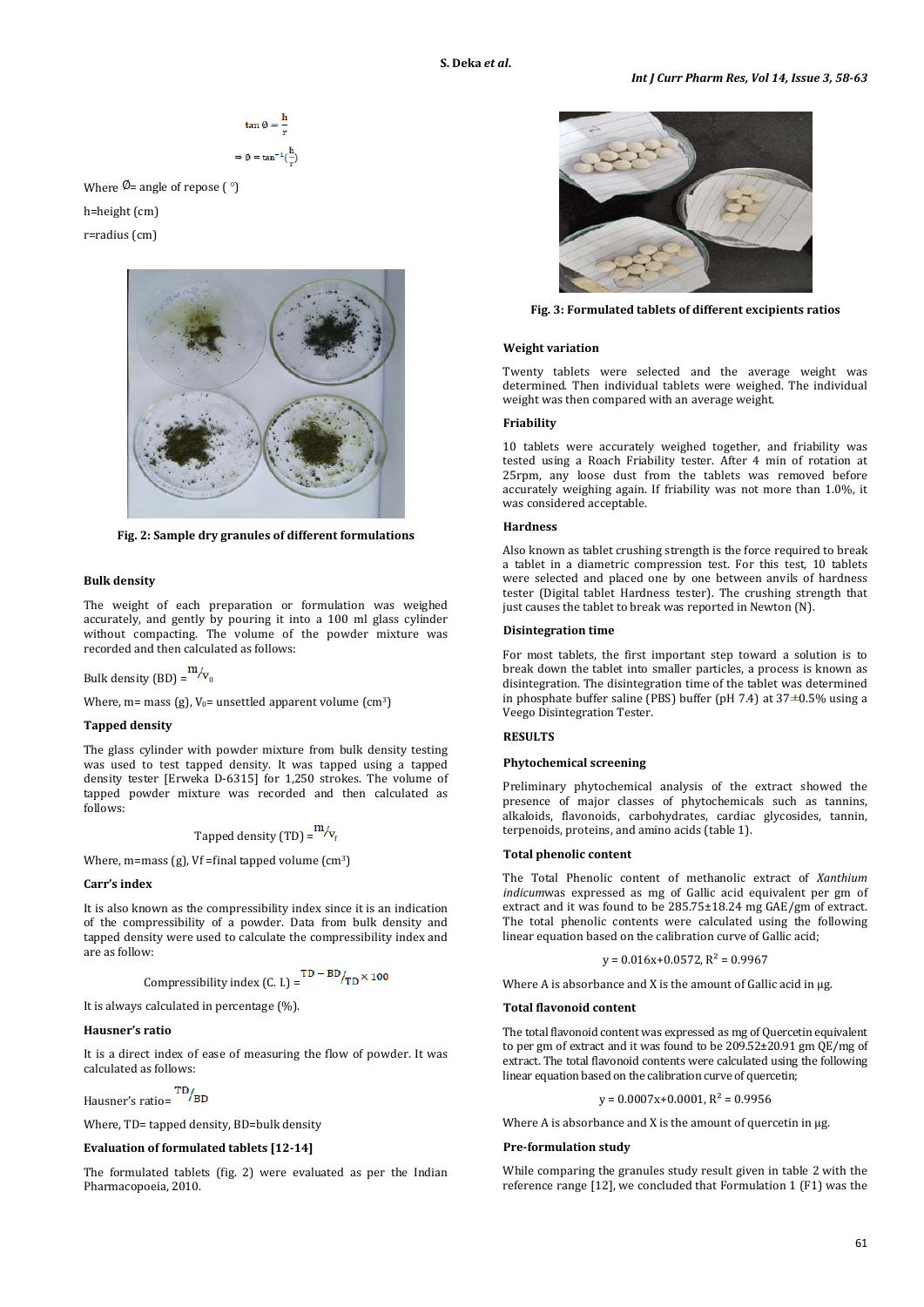best formulation among all others. Since Carr's index as well as Hausner's ratio of F1 were found within the 'fair' range and the angle of repose was within the 'excellent' range. And as we could notice that all formulations from F2 to F5 had Carr's index and Hausner's ratio within the 'passable' range and angle of repose within the 'good-fair' range. Hence, all these findings claimed that Formulation 1 has good flowing properties as compared to all of them which does not cause affect the process of tablet punching.

| S. No. | <b>Tests</b>                     | Result  |  |
|--------|----------------------------------|---------|--|
|        | <b>Detection of alkaloid</b>     |         |  |
| 1.     | Hager's                          | Present |  |
| 2.     | Mayer's                          | Present |  |
| 3.     | Mayer's                          | Present |  |
|        | Detection of cardiac glycoside   |         |  |
| 1.     | Baljit                           | Present |  |
| 2.     | Killer Killani                   | Present |  |
|        | Detection of carbohydrate        |         |  |
| 1.     | Barfoed                          | Present |  |
| 2.     | Benedict                         | Present |  |
| 3.     | Fehling                          | Present |  |
| 4.     | Molish                           | Absent  |  |
|        | Test for proteins and amino acid |         |  |
| 1.     | Biuret                           | Absent  |  |
| 2.     | Millon's                         | Present |  |
| 3.     | Ninhydrin                        | Absent  |  |
| 4.     | Xanthoproteic                    | Present |  |
|        | <b>Detection of flavonoid</b>    |         |  |
| 1.     | Alkaline reagent test            | Present |  |
| 2.     | Ferric Chloride                  | Present |  |
| 3.     | Conc. H2So4                      | Present |  |
| 4.     | Lead Acetate                     | Present |  |
|        | Detection of phenolic compound   |         |  |
| 1.     | Ellagic acid                     | Present |  |
| 2.     | Iodine                           | Absent  |  |
| 3.     | Lead Acetate                     | Present |  |
| 4.     | Carotenoids                      | Present |  |
| 5.     | Ferric                           | Present |  |
|        | <b>Detection of tannin</b>       |         |  |
| 1.     | Gelatin                          | Present |  |
| 2.     | Braymer's                        | Present |  |
| 3.     | 10% NaOH                         | Absent  |  |
|        | <b>Detection of quinones</b>     |         |  |
| 1.     | Detection of terpenoids          | Present |  |
| 2.     | Saponification test              | present |  |

# **Table 1: Phytochemical screening of** *Xanthium indicum J.* **leaves extract**

**Table 2: Data of pre-formulation study of different formulation**

| 0.675 | 0.610 | 0.578 | 0.563 |
|-------|-------|-------|-------|
| 0.862 | 0.797 | 0.770 | 0.728 |
| 21.69 | 23.46 | 24.93 | 22.66 |
| 1.27  | 1.30  | 1.33  | 1.29  |
| 31.75 | 32.47 | 36.02 | 39.28 |
|       |       |       |       |

### **Evaluation of tablet**

# **Hardness**

The hardness of the prepared tablet of each formulation was measured by using a hardness tester (Digital tablet hardness tester). It was recorded in terms of Newton (N) ranging from 10 to 50 N. From the findings, it was found that F1 had the highest hardness of 42.67 N and F5 had the lowest with a reading of 23.22 N.

# **Friability**

While comparing the friability of each formulation as mentioned in table 3, we found that all the formulations are within the range of  $\pm 1$ . Hence, we concluded that all the formulations had acceptable friability and no capping problem in a tablet so they could be considered for commercial use.

#### **Weight variation**

The physical appearance was a milky brown, smooth and concave tablet. The weights of 20 tablets were measured and it was found to be in the range of 1.0-2.5%. Since as per the I. P. the average percentage weight variation is within  $\pm$ 5. Hence, we conclude that all formulations were prepared uniformly.

# **Disintegration time**

It is defined as the time required by the dosage form to break up into granules. The DT of the tablet was determined in phosphatebuffered saline (PBS) buffer (pH  $7.4$ ) at  $37\pm0.5^{\circ}$ C using a Veego Disintegration Tester. After experimenting, it was found that all the formulations had a disintegration time of 10 min. While F1 had the highest DT of about 6 min and F5 had the lowest reading of 4.2 min. All the values of different parameters are given in table 3.